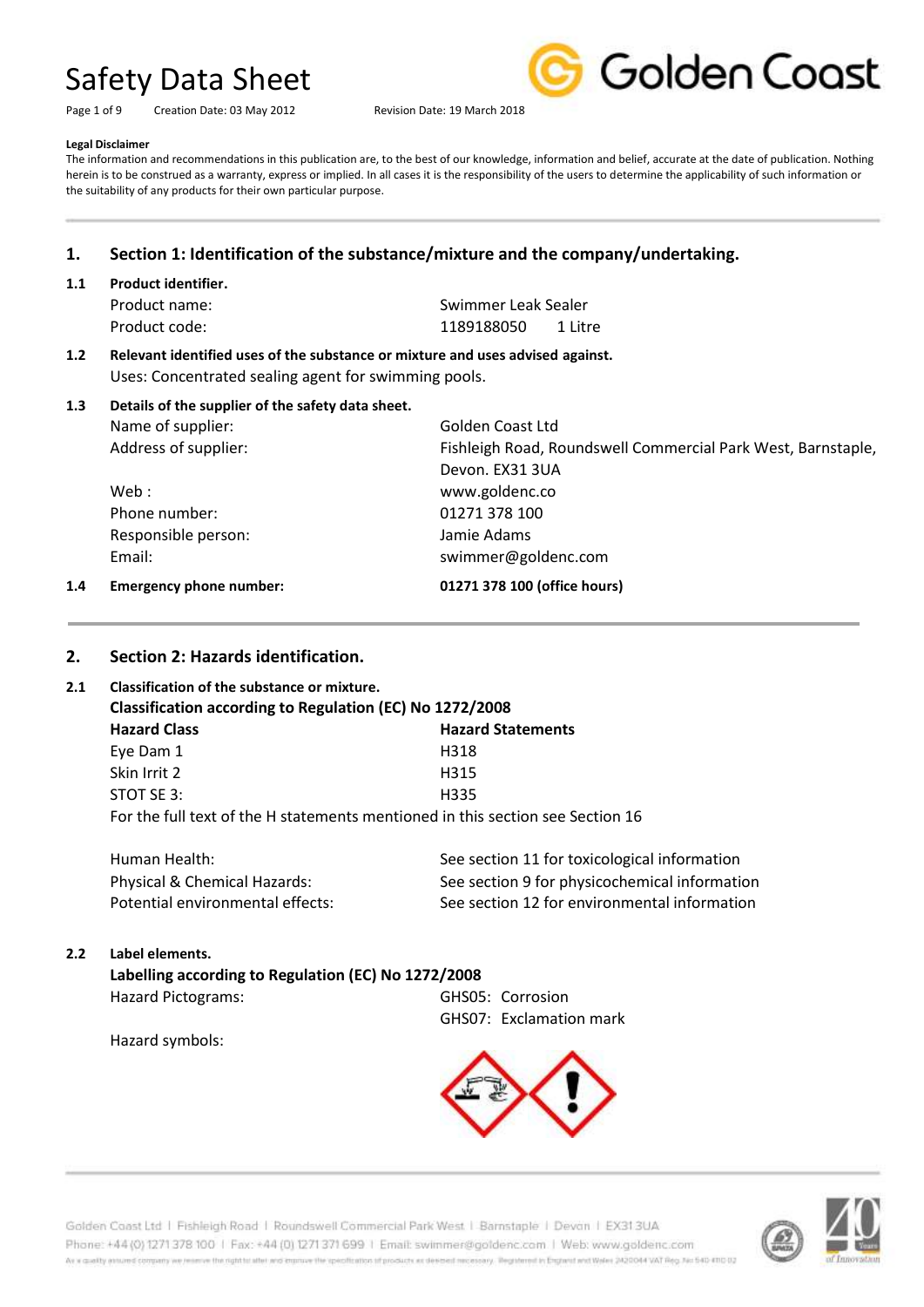

Page 2 of 9 Creation Date: 03 May 2012 Revision Date: 19 March 2018

#### **Legal Disclaimer**

The information and recommendations in this publication are, to the best of our knowledge, information and belief, accurate at the date of publication. Nothing herein is to be construed as a warranty, express or implied. In all cases it is the responsibility of the users to determine the applicability of such information or the suitability of any products for their own particular purpose.

|     | Signal word:                 | Danger                  |                                                                                                                                                                                                                                                                                                                          |
|-----|------------------------------|-------------------------|--------------------------------------------------------------------------------------------------------------------------------------------------------------------------------------------------------------------------------------------------------------------------------------------------------------------------|
|     | Hazard statements:           | H315:<br>H318:<br>H335: | Causes skin irritation<br>Causes serious eye Damage<br>May cause respiratory irritation                                                                                                                                                                                                                                  |
|     | Precautionary statements:    | P102:<br>P261:<br>P280: | Keep out of reach of children<br>Avoid breathing dust/fume/gas/mist/vapours/spray<br>Wear protective gloves/protective clothing/eye<br>protection/face protection<br>P302+350: IF ON SKIN: Wash with plenty of soap and water<br>P304+340: IF INHALED: Remove person to fresh air and keep<br>comfortable for breathing. |
|     |                              |                         | P305+P351+P338:IF IN EYES: Rinse cautiously with water for<br>several minutes. Remove contact lenses, if present<br>and easy to do. Continue rinsing.                                                                                                                                                                    |
|     |                              | P501:                   | P337+313: If eye irritation persists: Get medical<br>advice/attention.<br>Dispose of contents/container to<br>local/regional/national/international regulations                                                                                                                                                          |
| 2.3 | Other hazards.<br><b>PRT</b> |                         | This product is not identified as a PBT/vPvB substance                                                                                                                                                                                                                                                                   |

# **3. Section 3: Composition/information on ingredients.**

# **3.2 Mixtures.**

SODIUM SILICATE – REACH registered number(s): 01-2119448725-31-XXXX

|               | $\frac{1}{2}$ |           |                           |         |  |  |
|---------------|---------------|-----------|---------------------------|---------|--|--|
| <b>EINECS</b> | CAS           | PBT / WEL | <b>CLP Classification</b> | Percent |  |  |
| 215-687-4     | 1344-09-8     |           | Skin Irrit. 2: H315;      | 40-60%  |  |  |
|               |               |           | Eye Dam. 1: H318;         |         |  |  |
|               |               |           | STOT SE 3: H335           |         |  |  |

Contains: Mixture of listed substances with non hazardous additions.

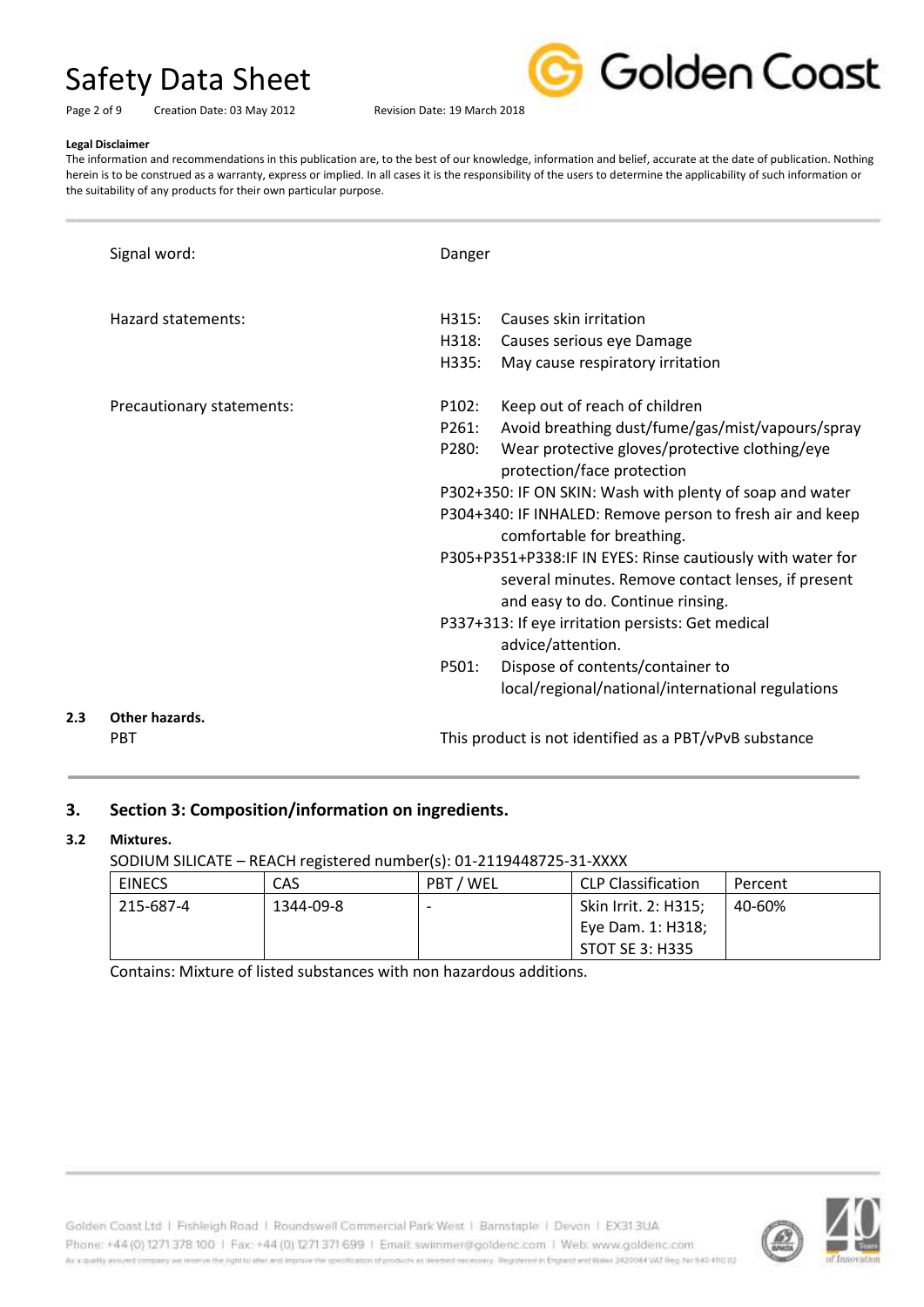Page 3 of 9 Creation Date: 03 May 2012 Revision Date: 19 March 2018



#### **Legal Disclaimer**

The information and recommendations in this publication are, to the best of our knowledge, information and belief, accurate at the date of publication. Nothing herein is to be construed as a warranty, express or implied. In all cases it is the responsibility of the users to determine the applicability of such information or the suitability of any products for their own particular purpose.

# **4. Section 4: First aid measures.**

| 4.1 | Description of first aid measures.                           |                                                                                                                                                        |
|-----|--------------------------------------------------------------|--------------------------------------------------------------------------------------------------------------------------------------------------------|
|     | <b>General Advice:</b>                                       | Take off all contaminated clothing immediately.                                                                                                        |
|     | If inhaled:                                                  | Remove casualty from exposure ensuring one's own safety<br>whilst doing so.                                                                            |
|     | In case of skin contact:                                     | Remove all contaminated clothes and footwear immediately<br>unless stuck to skin. Wash immediately with plenty of soap and<br>water                    |
|     | In case of eye contact:                                      | Check for and remove any contact lenses. Open eyes wide<br>apart. Rinse opened eye with plenty of water at least 15<br>minutes. Get medical attention. |
|     | If swallowed:                                                | Wash out mouth with water. Do not induce vomiting. If<br>conscious, give half a litre of water to drink immediately.<br>Consult a doctor.              |
| 4.2 | Most important symptoms and effects, both acute and delayed. |                                                                                                                                                        |
|     | If inhaled:                                                  | There may be irritation of the throat with a feeling of tightness<br>in the chest                                                                      |
|     | In case of skin contact:                                     | There may be irritation and redness at the site of contact                                                                                             |
|     | In case of eye contact:                                      | There may be pain and redness. The eyes may water profusely.<br>There may be severe pain. The vision may become blurred.<br>May cause permanent damage |
|     | If swallowed:                                                | There may be soreness and redness of the mouth and throat.<br>Nausea and stomach pain may occur.                                                       |
|     | Delayed/immediate effects:                                   | Immediate effects can be expected after short-term exposure.                                                                                           |
|     | Immediate/special treatment:                                 | Eye bathing equipment should be available on the premises.                                                                                             |

# **5. Section 5: Firefighting measures.**

**5.1 Extinguishing media.** Extinguishing media: Use extinguishing measure that are appropriate to local circumstances and the surrounding environment. **5.2 Special hazards arising from the substance or mixture.** Exposure hazards: In combustion emits toxic fumes **5.3 Advice for firefighters.** Advice for fire-fighters: Wear self-contained breathing apparatus. Wear protective clothing to prevent contact with skin and eyes. Further information: The Collect contaminated fire extinguishing water separately.



Golden Coast Ltd | Fishleigh Road | Roundswell Commercial Park West | Barnstaple | Devon | EX313UA Phone: +44 (0) 1271 378 100 | Fax: +44 (0) 1271 371 699 | Email: swimmer@goldenc.com | Web: www.goldenc.com As a quality assumed company we reserve the right to aller and impose the specification of products as deeded receivery. Registered in Engines and Wales 2420044 VAT Reg. Aut 540-410-02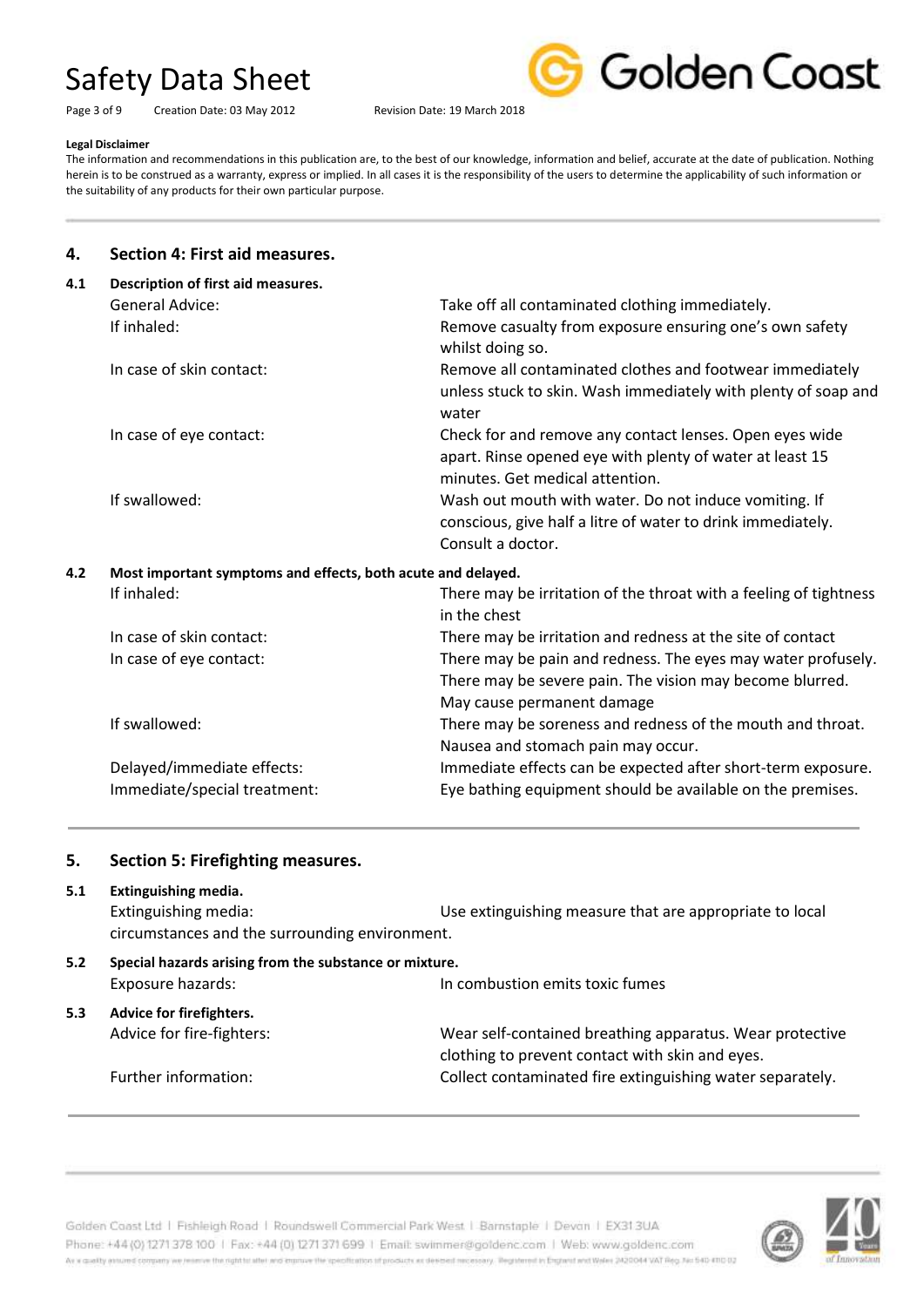Page 4 of 9 Creation Date: 03 May 2012 Revision Date: 19 March 2018



#### **Legal Disclaimer**

The information and recommendations in this publication are, to the best of our knowledge, information and belief, accurate at the date of publication. Nothing herein is to be construed as a warranty, express or implied. In all cases it is the responsibility of the users to determine the applicability of such information or the suitability of any products for their own particular purpose.

# **6. Section 6: Accidental release measures.**

**6.1 Personal precautions, protective equipment and emergency procedures.**

|     | <b>Personal Precautions:</b>      | Mark out the contaminated area with signs and prevent access<br>to unauthorised personal. Do not attempt to take action<br>without suitable protective clothing - see section 8 of SDS. |
|-----|-----------------------------------|-----------------------------------------------------------------------------------------------------------------------------------------------------------------------------------------|
|     |                                   | Turn leaking containers leak-side up to prevent the escape of<br>liquid.                                                                                                                |
| 6.2 | <b>Environmental precautions.</b> |                                                                                                                                                                                         |
|     | <b>Environmental precautions:</b> | Do not discharge into drains or rivers. Contain the spillage<br>using bunding                                                                                                           |

- **6.3 Methods and material for containment and cleaning up.** Clean-up procedures: Absorb into dry earth or sand. Transfer to a closable, labelled salvage container for disposal by an appropriate method.
- **6.4 Reference to other sections.** See Section 8 for information on personal protection equipment

# **7. Section 7: Handling and storage.**

**7.1 Precautions for safe handling.**

Hygiene measures: Avoid direct contact with the substance. Ensure there is sufficient ventilation of the area. Avoid the formation or spread of mists in the air.

**7.2 Conditions for safe storage, including any incompatibilities.** Storage conditions: Store in a cool, well ventilated area. Keep container tightly closed.

**7.3 Specific end use(s).** No data available

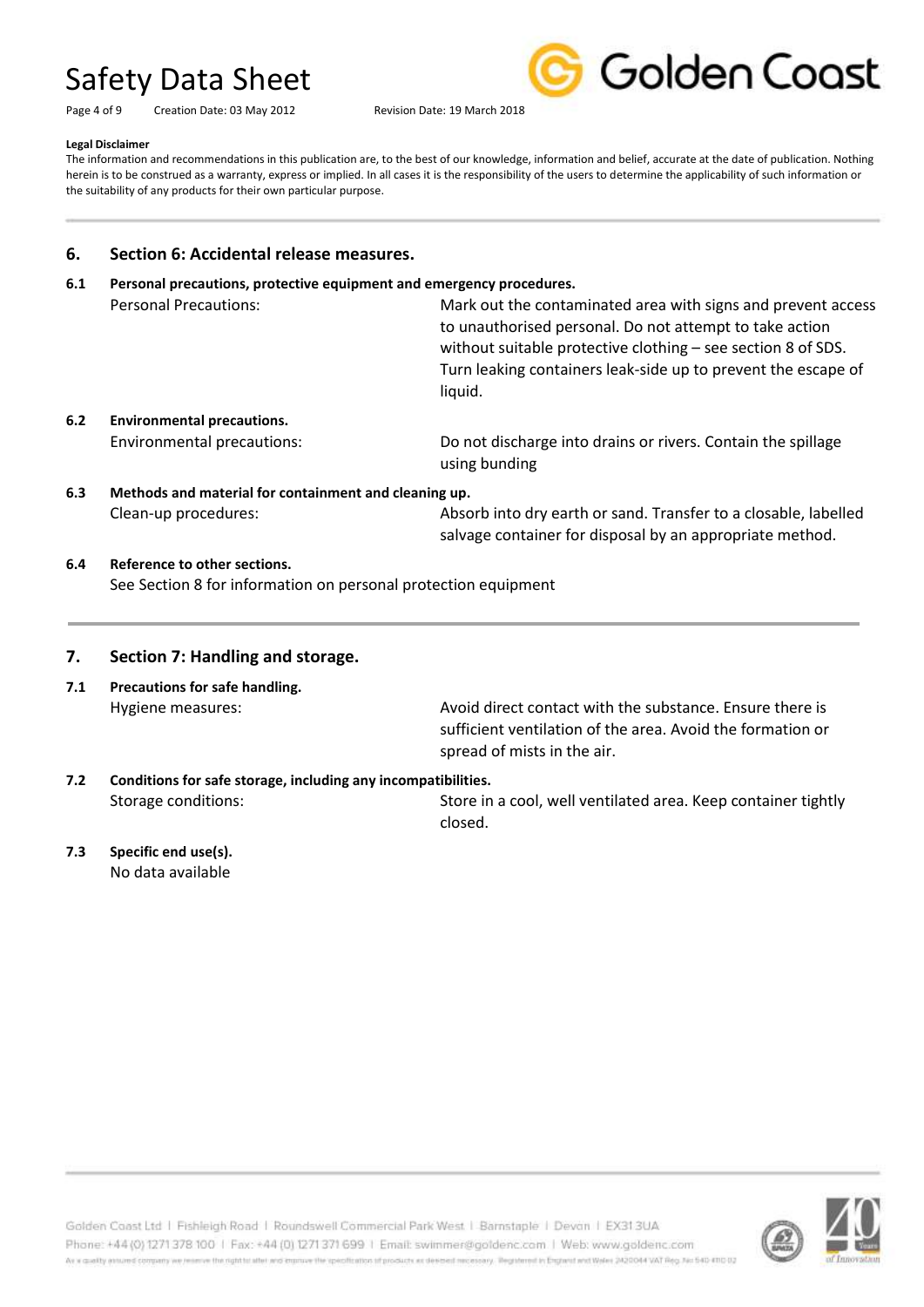Page 5 of 9 Creation Date: 03 May 2012 Revision Date: 19 March 2018



#### **Legal Disclaimer**

The information and recommendations in this publication are, to the best of our knowledge, information and belief, accurate at the date of publication. Nothing herein is to be construed as a warranty, express or implied. In all cases it is the responsibility of the users to determine the applicability of such information or the suitability of any products for their own particular purpose.

# **8. Section 8: Exposure controls/personal protection.**

### **8.1 Control parameters.**

Workplace exposure limits:

| Respirable dust |                          |                  |                          |                          |
|-----------------|--------------------------|------------------|--------------------------|--------------------------|
| State           | 8 hour TWA               | 15 min. STEL     | 8 hour TWA               | 15 min. STEL             |
| EU              | $\overline{\phantom{0}}$ | $2 \text{ mg/m}$ | $\overline{\phantom{0}}$ | $\overline{\phantom{0}}$ |

### DNEL/PNEC Values

| SODIUM SILICATE<br>Hazardous ingredients: |              |                 |            |                          |
|-------------------------------------------|--------------|-----------------|------------|--------------------------|
| Type                                      | Esposure     | Value           | Population | Effect                   |
| <b>DNEL</b>                               | Inhalation   | 5.61 $mg/m3$    | Workers    | Systemic                 |
| <b>DNEL</b>                               | Dermal       | 1.59 mg/kg/day  | Workers    | Systemic                 |
| <b>DNEL</b>                               | Oral         | $0.80$ mg/m3    | Consumers  | Systemic                 |
| <b>DNEL</b>                               | Inhalation   | $1.38$ mg/m $3$ | Consumers  | Systemic                 |
| <b>DNEL</b>                               | Dermal       | 0.80 mg/kg/day  | Consumers  | Systemic                 |
| <b>PNEC</b>                               | Fresh water  | $7.5$ mg/l      |            |                          |
| <b>PNEC</b>                               | Marine water | $1$ mg/l        |            |                          |
| <b>PNEC</b>                               |              |                 |            | $\overline{\phantom{0}}$ |

# **8.2 Exposure controls.**

| <b>Engineering measures</b>   | Ensure adequate ventilation of the working area.                |
|-------------------------------|-----------------------------------------------------------------|
| Personal protective equipment |                                                                 |
| Respiratory protection:       | Self-contained breathing apparatus must be available in case of |
|                               | emergency.                                                      |
| Hand protection:              | Protective gloves.                                              |
| Eye protection:               | Tightly fitting safety goggles. Ensure eye bath is to hand.     |
| Skin protection:              | Protective clothing.                                            |
|                               |                                                                 |

# **9. Section 9: Physical and chemical properties.**

# **9.1 Information on basic physical and chemical properties.**

| Form:                | Liquid           |
|----------------------|------------------|
| Colour:              | Colourless       |
| Odour:               | <b>Odourless</b> |
| Solubility in water: | Soluble          |
| Relative density:    | 1.5              |
|                      |                  |

### **9.2 Other Information** No data available

Golden Coast Ltd | Fishleigh Road | Roundswell Commercial Park West | Barnstaple | Devon | EX313UA Phone: +44 (0) 1271 378 100 | Fax: +44 (0) 1271 371 699 | Email: swimmer@goldenc.com | Web: www.goldenc.com As a quality ensured company we reserve the right to after and enprice the specification of products as deepent recessary. Registered in England and Wales (AQDO44 VAT Reg. Just 540-410 D2

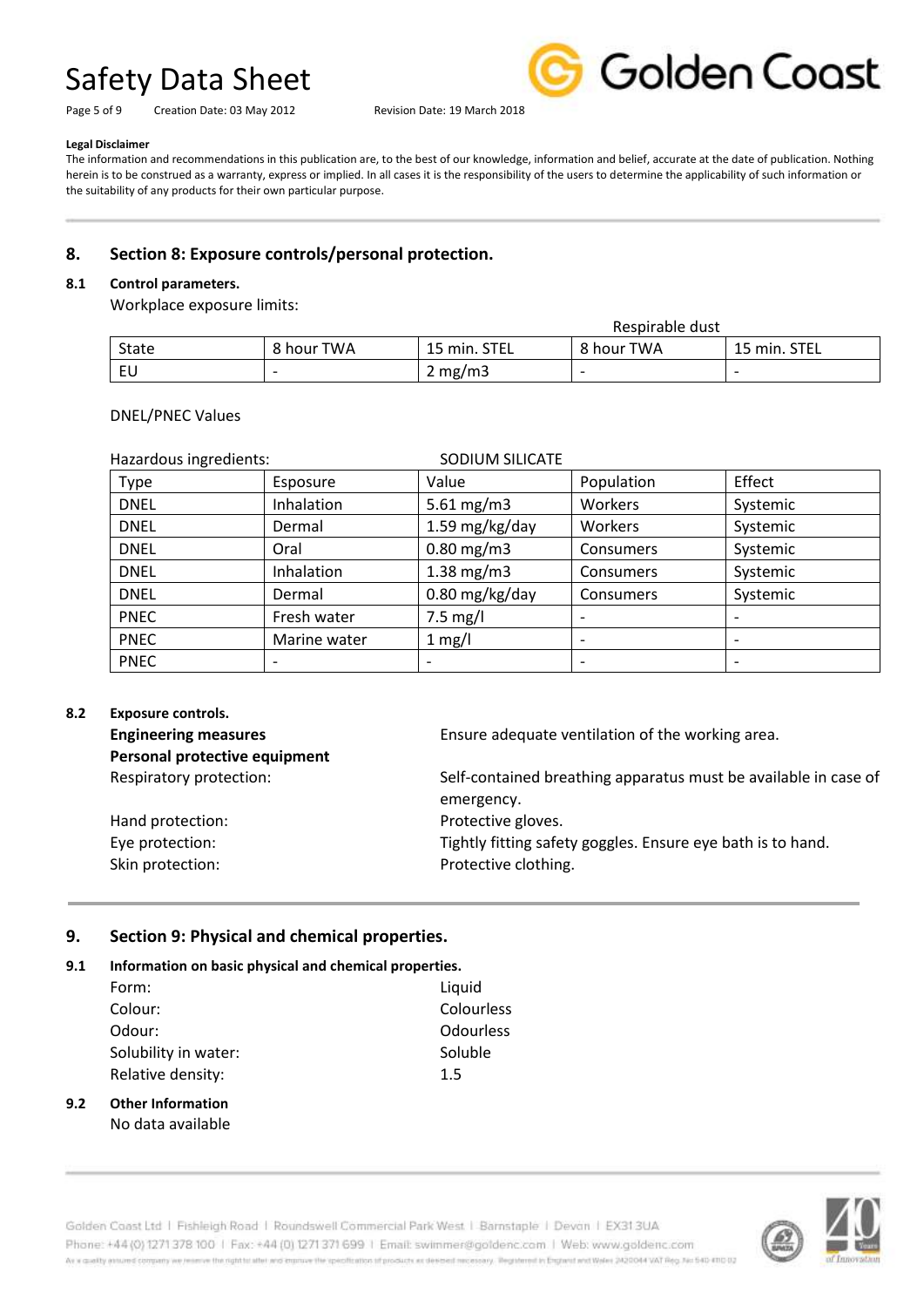Page 6 of 9 Creation Date: 03 May 2012 Revision Date: 19 March 2018



#### **Legal Disclaimer**

The information and recommendations in this publication are, to the best of our knowledge, information and belief, accurate at the date of publication. Nothing herein is to be construed as a warranty, express or implied. In all cases it is the responsibility of the users to determine the applicability of such information or the suitability of any products for their own particular purpose.

# **10. Section 10: Stability and reactivity. 10.1 Reactivity.** Reactivity **Stable under recommended transport or storage conditions** Stable under recommended transport or storage conditions **10.2 Chemical stability.** Chemical stability Chemical stability Stable under normal conditions **10.3 Possibility of hazardous reactions.** Hazardous reactions Hazardous reactions will not occur under normal transport or storage conditions. Decomposition may occur on exposure to conditions or materials listed below **10.4 Conditions to avoid.** Conditions to avoid and Heat **10.5 Incompatible materials.** Materials to avoid **Strong acids.** Strong bases. Strong oxidising agents **10.6 Hazardous decomposition products.** Haz. Decomp. Products: In combustion emits toxic fumes

# **11. Section 11: Toxicological information.**

**11.1 Information on toxicological effects. Toxicity values:**

# **Hazardous ingredients:**

| $\sim$ $\sim$ $\sim$ $\sim$ $\sim$<br>∕⊔M ∫<br>SC.<br>,,,,<br>וראטו. |                          |                          |                              |              |
|----------------------------------------------------------------------|--------------------------|--------------------------|------------------------------|--------------|
| ORAL                                                                 | <b>DAT</b><br><b>NAI</b> | <b>DEO</b><br>LUJU<br>__ | າາດ<br>ZZU<br>13UU<br>$\sim$ | . .<br>Mg/kg |

#### Relevant hazards for product:

| Hazard                        | Route | Route      | <b>Basis</b>          |
|-------------------------------|-------|------------|-----------------------|
| Skin corrosion/irritation     |       | <b>DRM</b> | Hazardous: calculated |
| Serious eye damage/irritation |       | OPT        | Hazardous: calculated |
| STOT-single exposure          |       | <b>INH</b> | Hazardous: calculated |

#### Excluded hazards for substance:

| Hazard                         | Route                    | <b>Basis</b>          |
|--------------------------------|--------------------------|-----------------------|
| Acute toxicity (ac. Tox. 4)    | $\overline{\phantom{0}}$ | No hazard: calculated |
| Acute toxicity (ac. Tox. 3)    | $\overline{\phantom{0}}$ | No hazard: calculated |
| Acute toxicity (ac. Tox. 2)    |                          | No hazard: calculated |
| Acute toxicity (ac. Tox. 1)    |                          | No hazard: calculated |
| Respiratory/skin sensitisation |                          | No hazard: calculated |
| Germ cell mutagenicity         | $\overline{\phantom{0}}$ | No hazard: calculated |



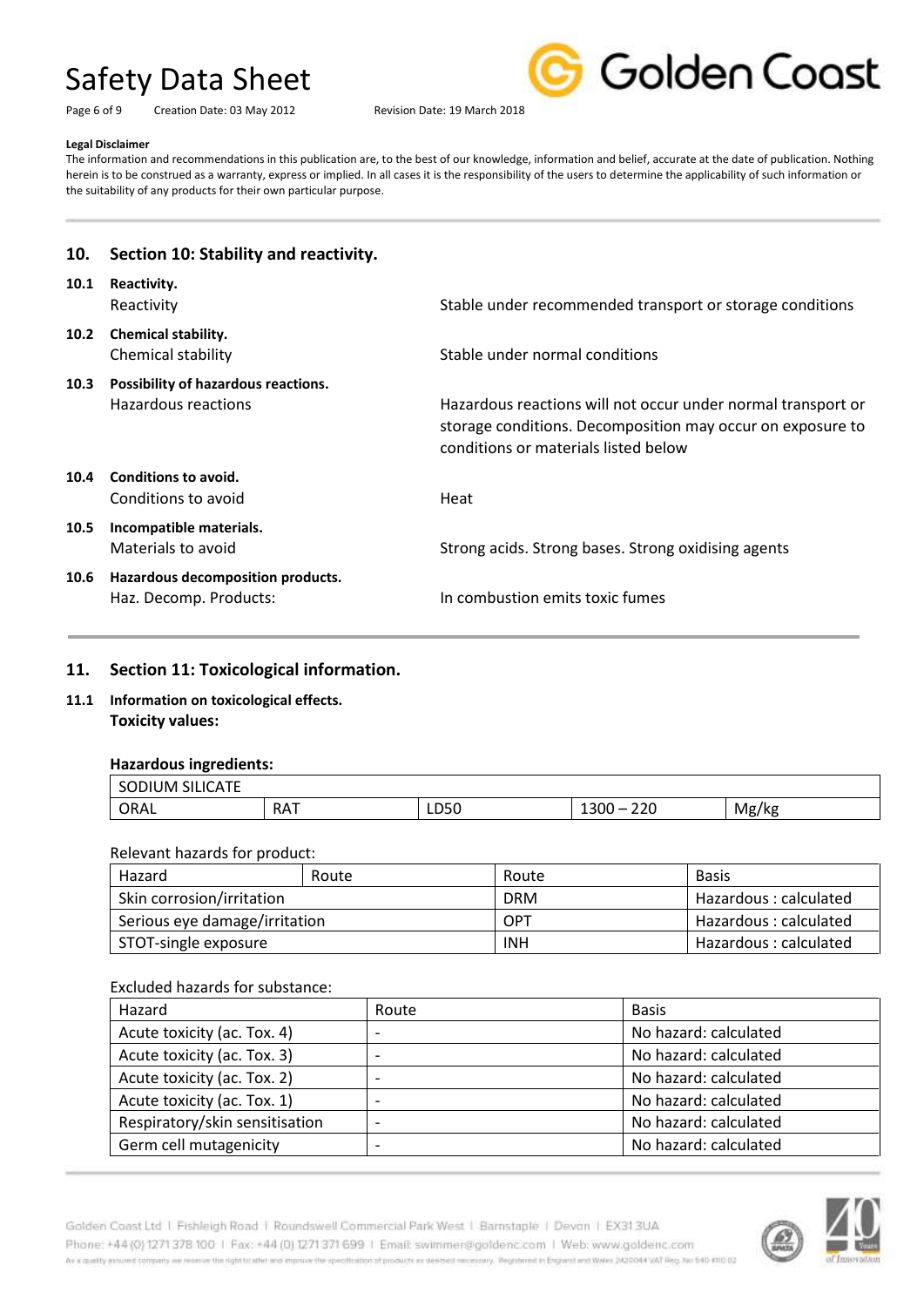Page 7 of 9 Creation Date: 03 May 2012 Revision Date: 19 March 2018



#### **Legal Disclaimer**

The information and recommendations in this publication are, to the best of our knowledge, information and belief, accurate at the date of publication. Nothing herein is to be construed as a warranty, express or implied. In all cases it is the responsibility of the users to determine the applicability of such information or the suitability of any products for their own particular purpose.

| Carcinogenicity          |                          | No hazard: calculated |
|--------------------------|--------------------------|-----------------------|
| Reproductive toxicity    | $\overline{\phantom{0}}$ | No hazard: calculated |
| STOT-repeated exposure   | $\overline{\phantom{0}}$ | No hazard: calculated |
| <b>Aspiration hazard</b> |                          | No hazard: calculated |

### **Symptoms / routes of exposure**

| There may be irritation and redness at the site of contact        |
|-------------------------------------------------------------------|
| There may be pain and redness. The eyes may water profusely.      |
| There may be severe pain. The vision may become blurred.          |
| May cause permanent damage                                        |
| There may be soreness and redness of the mouth and throat.        |
| Nausea and stomach pain may occur                                 |
| There may be irritation of the throat with a feeling of tightness |
| in the chest                                                      |
| Immediate effects can be expected after short-term exposure       |
|                                                                   |

# **12. Section 12: Ecological information.**

# **12.1 Toxicity.**

# **Ecotoxicity values:**

| $\overline{\phantom{0}}$<br><b>Species</b> | Test                       | Value | Units |
|--------------------------------------------|----------------------------|-------|-------|
| <b>DAPHNIA</b>                             | <b>ECEO</b><br>48P<br>cupu | 100   | Mg/   |

|      | 12.2 Persistence and degradability.<br>Persistence and degradability | No data available                                 |
|------|----------------------------------------------------------------------|---------------------------------------------------|
| 12.3 | <b>Bioaccumulation potential.</b><br>Bioaccumlative potential        | No bioaccumulation potential                      |
| 12.4 | Mobility in soil.<br>Mobility in soil                                | Readily absorbed into soil                        |
|      | 12.5 Results of PBT and vPvB assessment.<br>PBT and PvB:             | This product is not identified as a PBT substance |
| 12.6 | Other adverse effects.<br>Other adverse effects                      | No data available                                 |



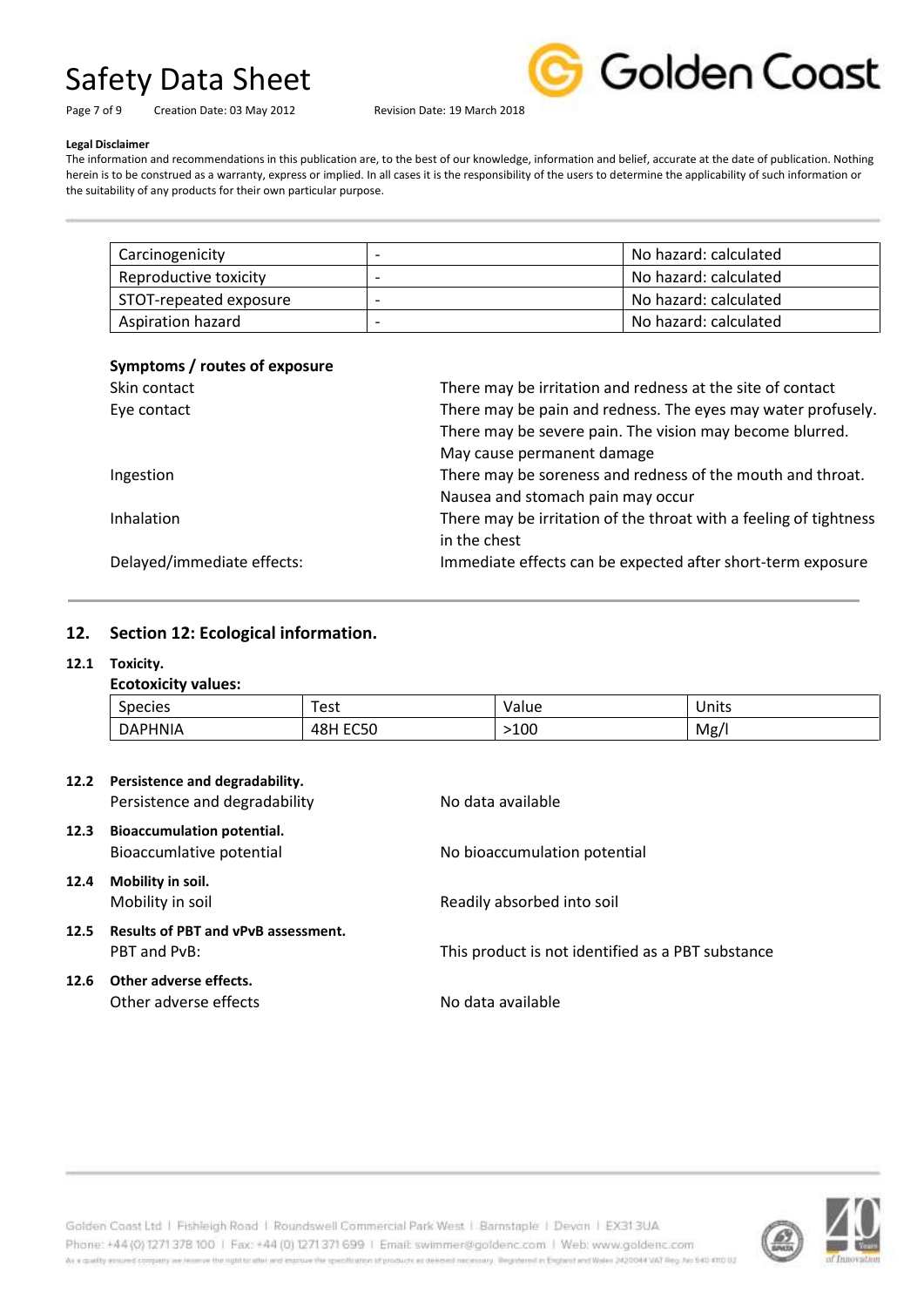Page 8 of 9 Creation Date: 03 May 2012 Revision Date: 19 March 2018



#### **Legal Disclaimer**

The information and recommendations in this publication are, to the best of our knowledge, information and belief, accurate at the date of publication. Nothing herein is to be construed as a warranty, express or implied. In all cases it is the responsibility of the users to determine the applicability of such information or the suitability of any products for their own particular purpose.

# **13. Section 13: Disposal considerations.**

### **13.1 Waste treatment methods.**

Disposal operations: Transfer to a suitable container and arrange for collection by specialised disposal company.

NB: The user's attention is drawn to the possible existence of regional or national regulations regarding disposal.

# **14. Section 14: Transport information.**

### **Other information.**

Not classified as dangerous in the meaning of transport regulation.